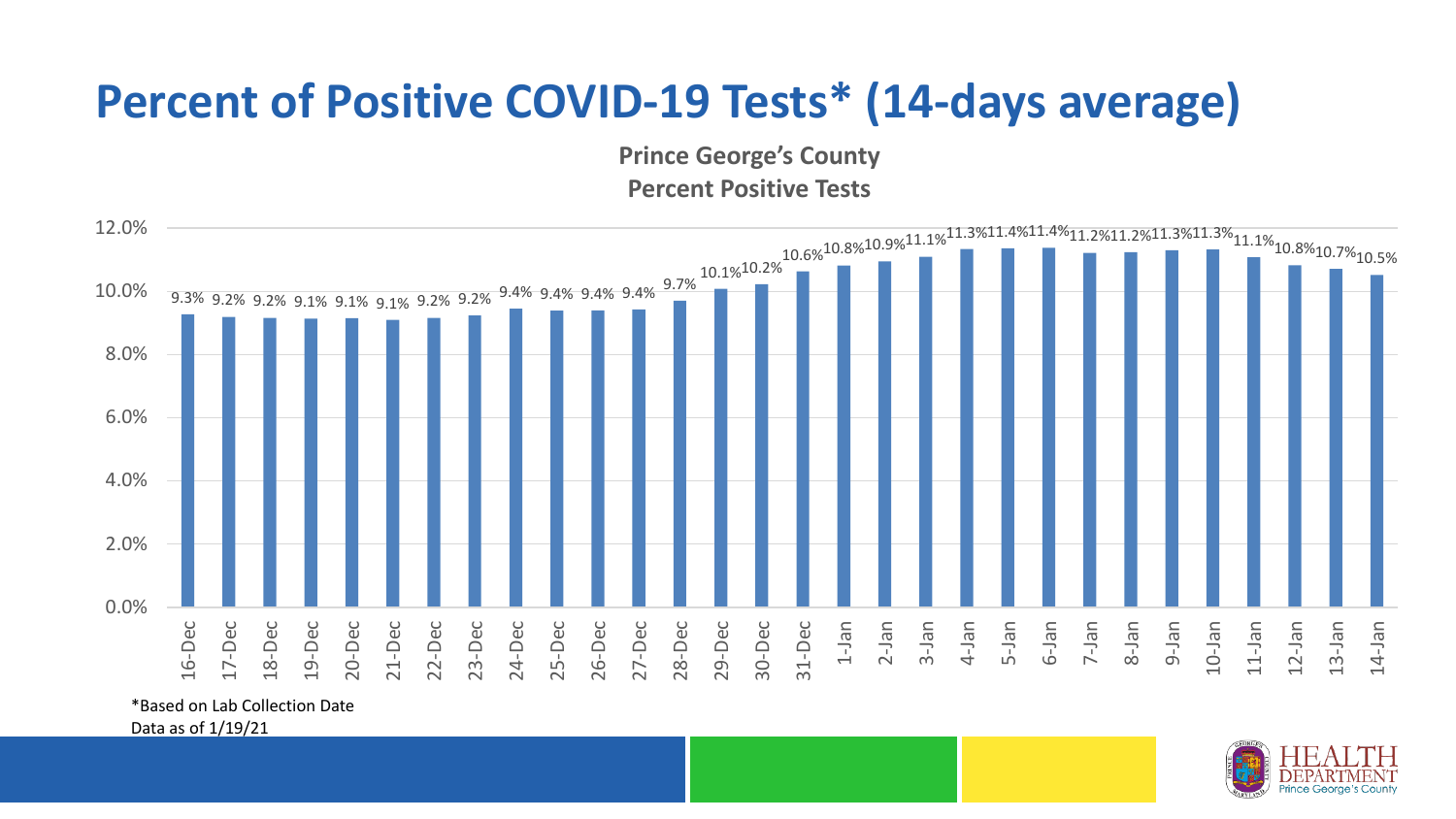## **COVID-19 Cases\* Prince George's County (14-day average)**

**Prince George's County Average New COVID-19 Cases per Day**



\*Based on Lab Collection Date

Data as of 1/19/21